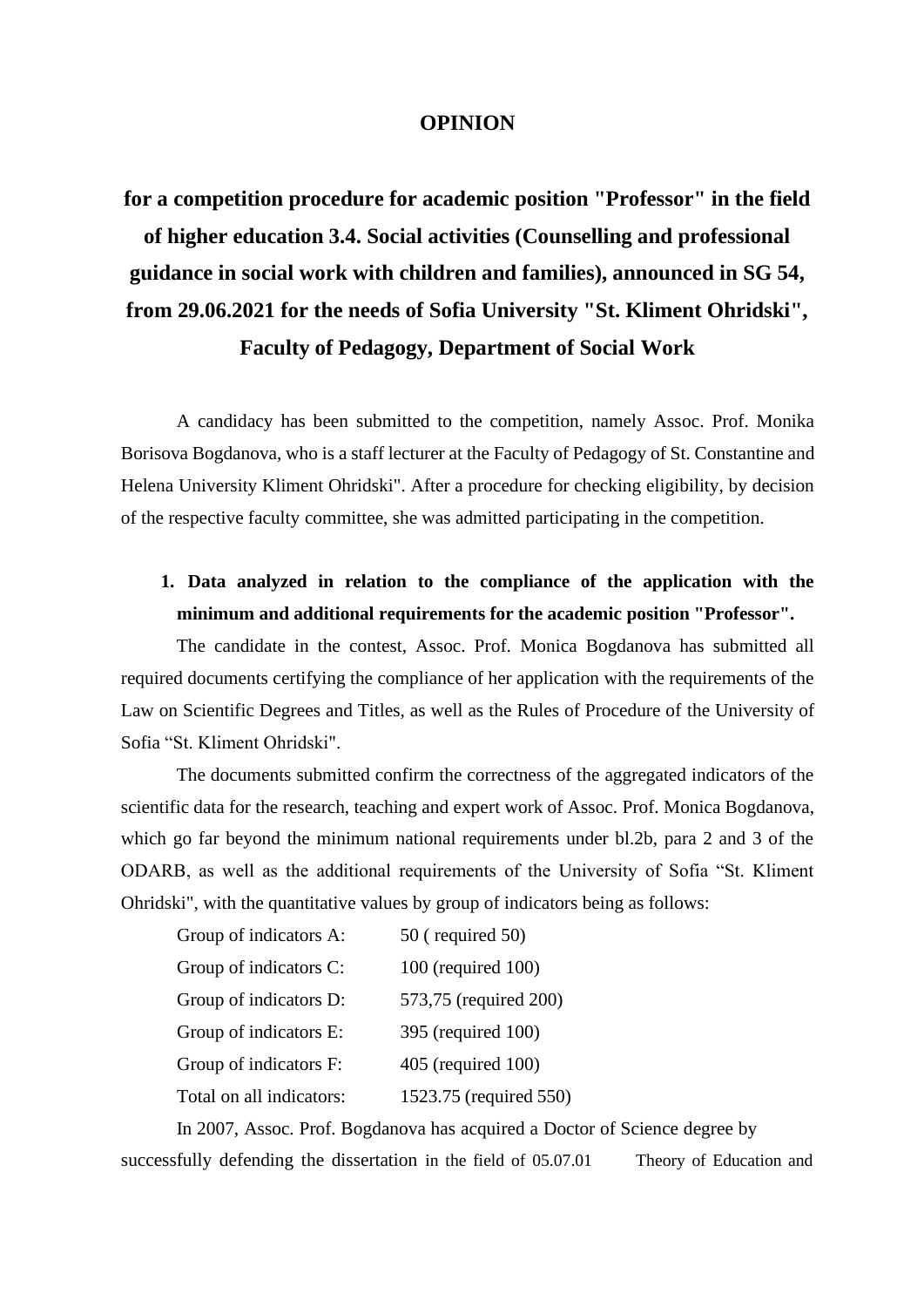Didactics (Basics of Social Work) on the topic: "The foster family as an alternative form of raising and educating children deprived of parental care".

In implementation of *group C indicators (100 t.)* the candidate submitted for review published in 2017 a rehabilitation work on "The **Baby, the Child and Their Language.** Sofia: Vanguard Prima. ISBN 978-619-160-909-3, COBISS. BG-ID – 1284808676.

According **to** *group D indicators* (573.75 t) for its participation in this competition, Assoc. Prof. Bogdanova has submitted a list and summaries of 41 (out of 122) publications, including 3 monographs, 3 textbooks, manuals and manuals, 4 studies, 6 articles in referenced and indexed scientific journals, 24 articles and reports in collections, collective volumes with scientific review, as well as a part on the topic "Career guidance of students with special educational needs" to the National Program for Career Guidance of Students at the level of the School ( edition of the MeS).

| The thematic distribution of publications is   Publications numbers:        |                                           |
|-----------------------------------------------------------------------------|-------------------------------------------|
| as follows:                                                                 |                                           |
| Psycho-pedagogical<br>paradigms                                             | and $[1,2,3,5,9,11,12,14,15,16,17,18,19,$ |
| interdisciplinary approaches to childhood $[20,21,22,23,25,28,29,30,31,32,$ |                                           |
| research and care                                                           | 33, 34, 35, 36, 37                        |
| Career education                                                            | 4, 6, 8, 13, 24, 38,                      |
| Professional guidance and counselling                                       | 7, 10, 26, 27, 39, 40, 41                 |

The publications whose topic addresses aspects of career guidance and counselling  $(7, 10, 26, 27, 39, 40, 41)$  are directly related to the profile of the competition.

Publications on career education (4, 6, 8, 13, 24, 38) mainly concern its dimensions in a university context, so that they can only partly be associated with the profile of this competition, in so far as they clarify certain basic theoretical aspects and topics linking career guidance and counselling to career education.

The most voluminous is the scientific production, which is dedicated to psychopedagogical paradigms and interdisciplinary approaches for the study of childhood and its care (publications 1, 2, 3, 5, 9, 11, 12, 14, 15, 16, 17, 18, 19, 20, 21, 22, 23, 25, 28, 29, 30, 31, 32, 33, 34, 35, 36, 37). For the most part, they are focused on presenting the psychoanalytic paradigm for the essence of childhood and its stimuli and developmental factors, as the main research site is early childhood and related psycho-physical and psycho-social changes that need adequate support from the outside.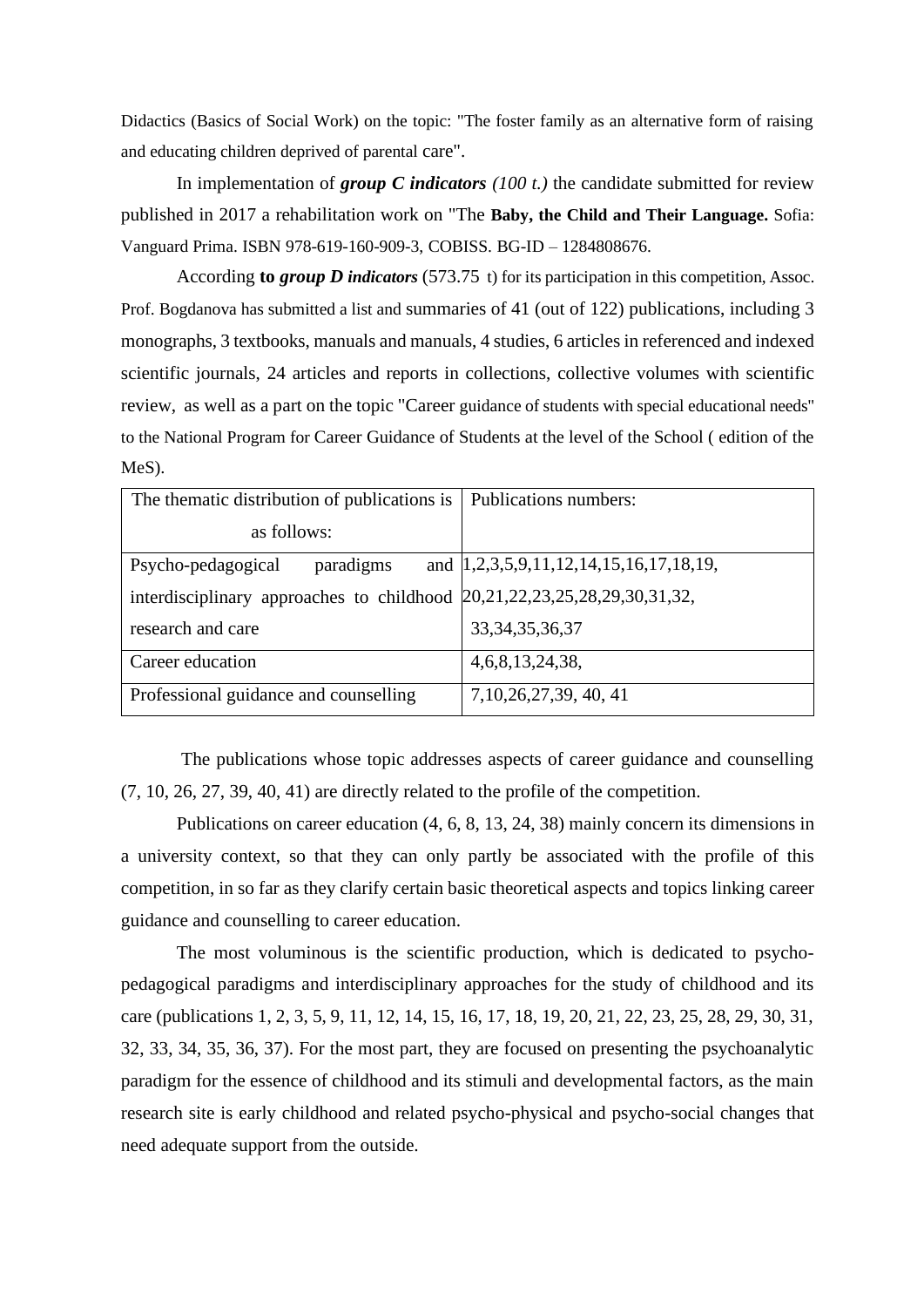As regards *the minimum requirements for Group E concerning* the citations of the candidate's publications included in the competition, evidence of a total of 45 citations, including 10 in referenced and indexed publications and databases, 14 citations in monographs and collective papers with scientific review and 21 citations or reviews in unreferenced journals with scientific review. with which it participates in this competition. Some of them were published before the scientific position "associate professor" in 2011, while others were devoted to research topics outside the profile of the competition. At the same time, the themes of some of them, which have been published since 2012 and are cited in 8 foreign publications, may be related to the scientific direction of this competition, namely:

Bogdanova, M. (2012) Sign language and MACATON – bridge to the child with specific needs. -C: GSU, cn. Social activities, 104/2012, 93–140. ISSN 2367-4644 – 2 citations

Bogdanova, M. (2013) To understand the child with specific needs. Aid. Razgrad: Youth Forum 2001. ISBN 978-619-90150-1-8. – 2 citations

Bogdanova, M. (2014) Psychoanalytical approach in consulting practice. – Social work, 1/ 2014, 1–23. ISSN 1314-9644 - 2 citations

Bogdanova, M. (2015) The system for professional guidance and counseling of children with special educational needs in Bulgaria – historical trends and modern condition. – Vocational education, 17/1, 2015, 47–70. ISSN - 0204-658X, COBISS. EN-ID – 1125096676 – 1 citation

Bogdanova, M. (2012) Professional guidance of children with specific needs. Or the tale of the ugly duck and the black swan. Sofia: Vanguard Prima. ISBN 978-619-160-065-6, COBISS. EN-ID – 1260311012 – 2 citations

Bogdanova, M. (2015) Synergistic model for professional guidance and counseling of children and young people with specific needs. – Pedagogy, 87(3), 2015, 336–359. ISSN - 0861-3982, COBISS. EN-ID – 1119662308 – 1 citation

With regard to group *of indicators*  $E(405 t)$  the applicant has submitted for her participation in the competition documents and evidence of acquired scientific degree "Doctor of Sciences" (40 t.), scientific guidance of two successfully defended PhD students (80 t.), participation in two international and four national projects (160 t.), leadership of an international scientific project (40 t.), published educational tools, manuals and guide (25 t.).

In summary, there is evidence of significant over-implementation of the minimum and additional requirements for the appointment of the scientific position of "Professor". The research and audience activity of the candidate is impressive both in its volume and with its broad scientific basis, integrating psychological, medical and pedagogical theories, paradigms and models.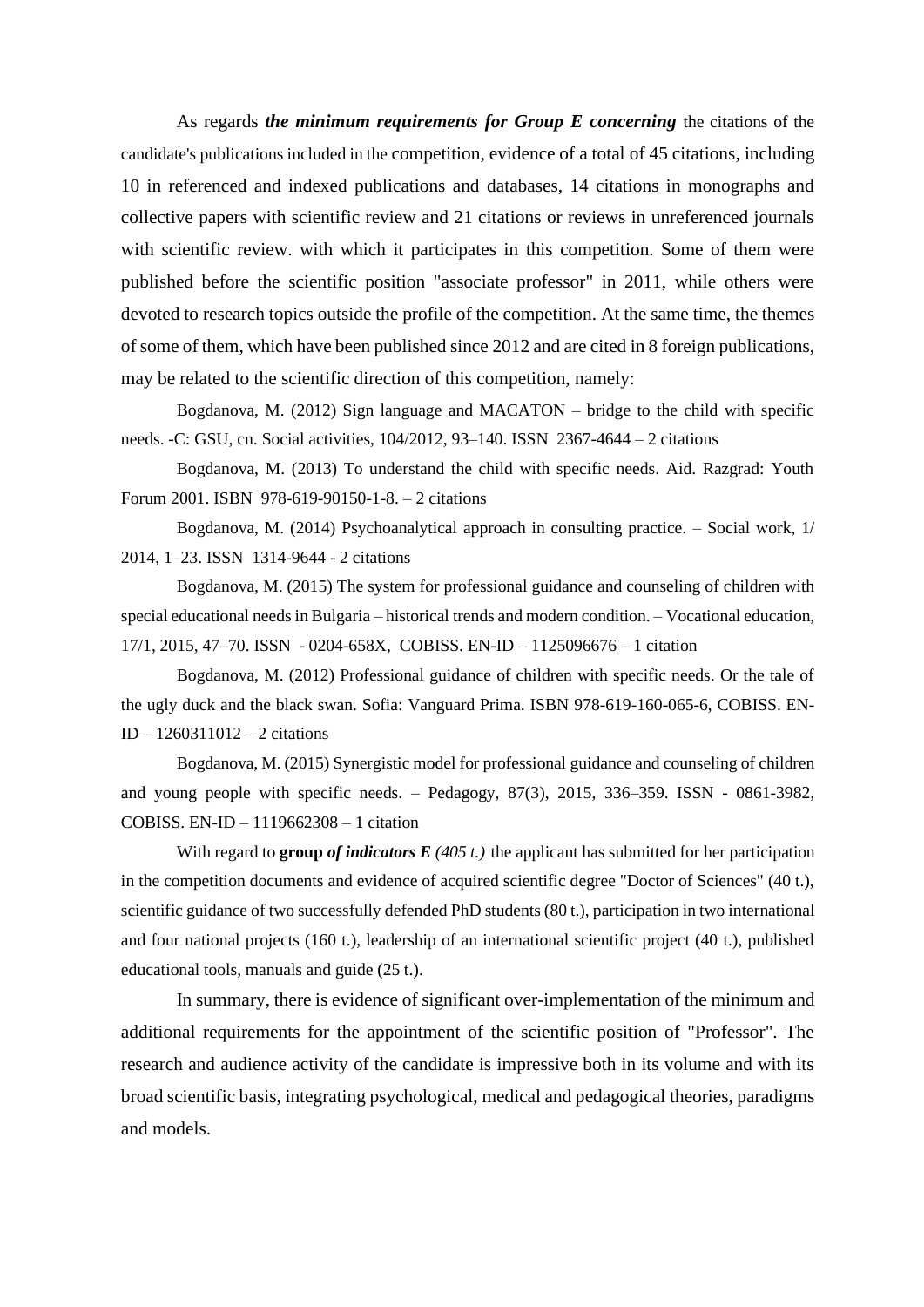# **1. Data analysis on the professional development, academic and expert activities of the applicant, which are not directly covered by the minimum and additional requirements for the academic position "Professor".**

The candidate's rich documentary and biographical report reveals her multifaceted experience both as a researcher with broad interdisciplinary interests and as a practitioner who has gone through numerous sectors and levels of psychotherapeutic, consulting and expert work in the field of social protection, care and support of children and families. The fact that the applicant has certified practical qualifications and legal capacity as a psychotherapist and psychoanalyst is noticeable. At the same time, she is an active participant and coordinator of project activities and initiatives of national and international importance. Her creative CV is also enriched through the creation and management of innovative practices such as the Green House and the Green Yard, through which not only in theory, but also in practice she manages to protect and apply her scientific views and positions on the role and place of psychoanalytic paradigm in social work with babies and their mothers.

As a member of the Department of Social Work, whose member is also Assoc. prof. Bogdanova, I can confidently state that during all the years of her participation in the work of our academic community she has manifested not only as a participant, but also as the initiator of a number of innovative practices, such as mentoring program at the Faculty of Pedagogy, in which teachers and students are partnered. Her participation in the work of the educational and scientific laboratories at the PH is impressive, as well as her contribution to the development of the career center of the faculty, which already has staff specialists.

In summary, the entire educational and *professional career of Assoc. Prof. Monika Bogdanova proves her high commitment and productivity as a university researcher and lecturer who manages to effectively transfer her academic and scientific experience beyond the university. and among professionals from professional communities and organizations of which it is not only a member but also an established leader.*

## **1. Assessment of the quality of the applicant's scientific output and scientific contributions**

The reference presented by the candidate for the competition on the scientific and applied contributions highlights the most important conceptual and applied aspects of the